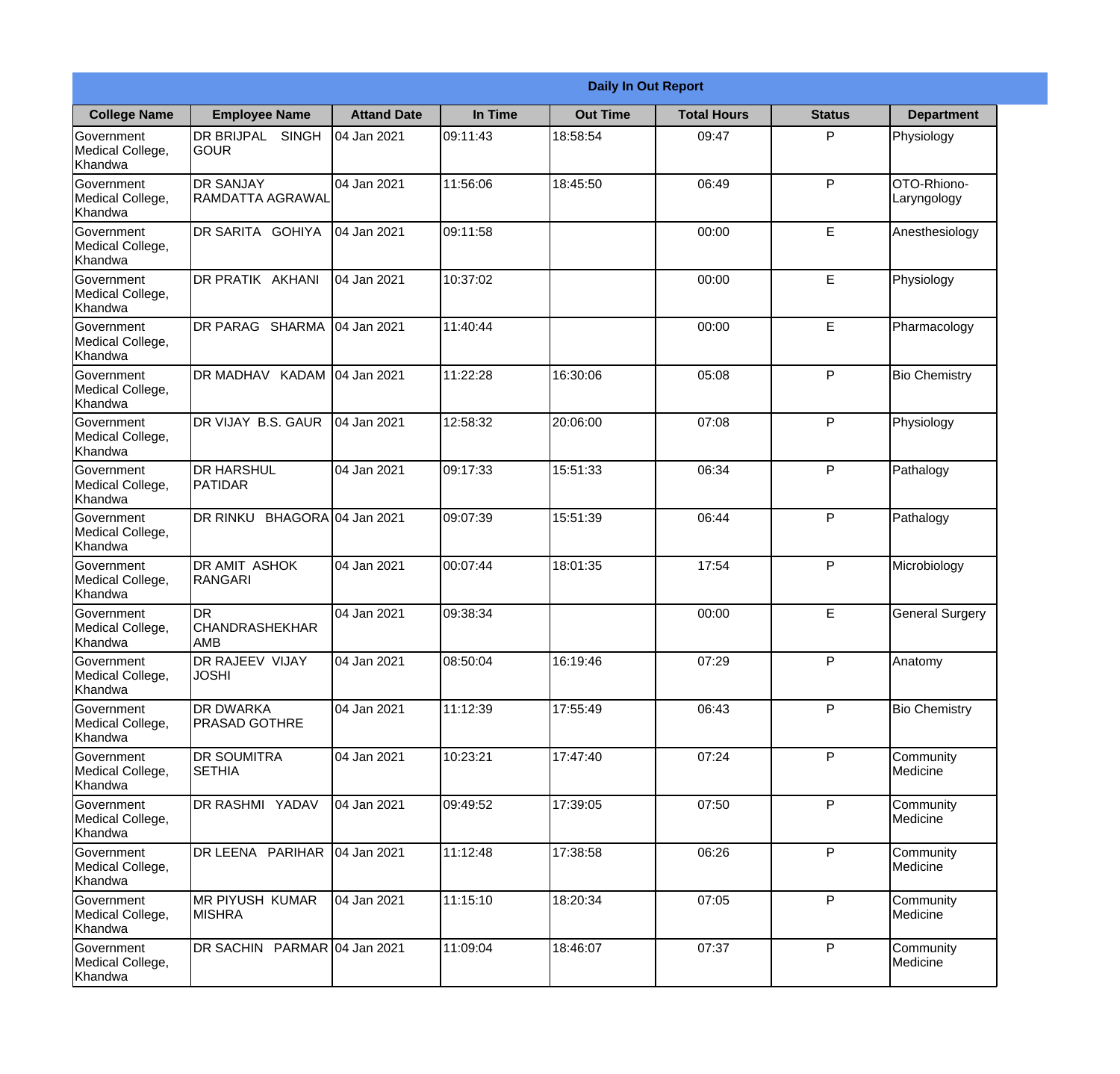| <b>Designation</b>                  | <b>Category</b> |
|-------------------------------------|-----------------|
| Demonstrator/Tutor   Non Clinical   |                 |
| Professor                           | Clinical        |
| Professor                           | Clinical        |
| <b>Assistant Professor</b>          | Non Clinical    |
| Professor                           | Para Clinical   |
| Assistant Professor   Non Clinical  |                 |
| Associate Professor Non Clinical    |                 |
| Assistant Professor   Para Clinical |                 |
| Assistant Professor   Para Clinical |                 |
| Professor                           | Para Clinical   |
| <b>Assistant Professor</b>          | Clinical        |
| Assistant Professor   Non Clinical  |                 |
| Demonstrator/Tutor   Non Clinical   |                 |
| Assistant Professor   Para Clinical |                 |
| <b>Assistant Professor</b>          | Para Clinical   |
| <b>Assistant Professor</b>          | Para Clinical   |
| Statistician                        | Para Clinical   |
| Assistant Professor   Para Clinical |                 |

**Daily In Out Report**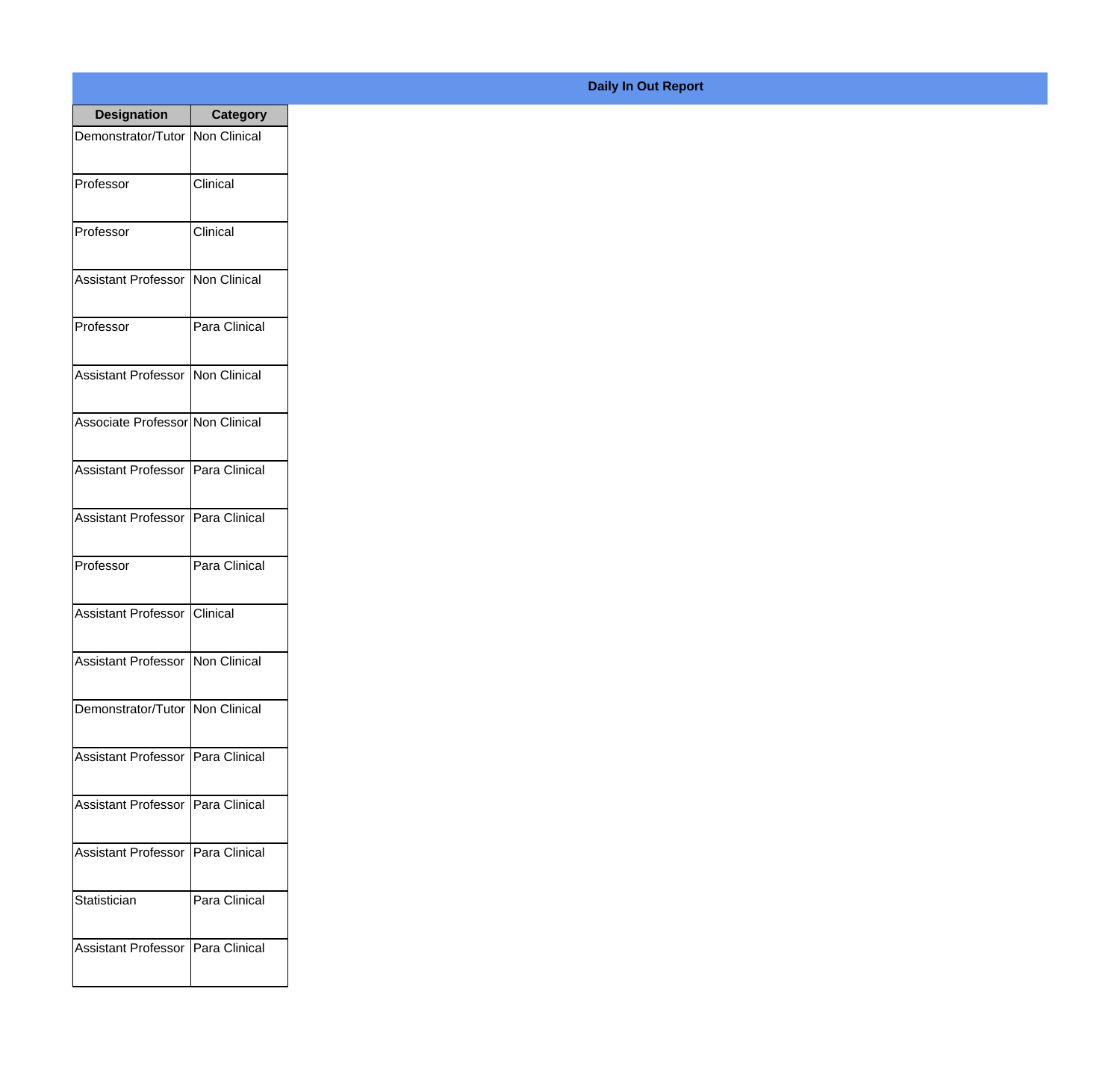|                                                         |                                                 |             |          |          | <b>Daily In Out Report</b> |              |                         |
|---------------------------------------------------------|-------------------------------------------------|-------------|----------|----------|----------------------------|--------------|-------------------------|
| <b>Government</b><br>Medical College,<br>Khandwa        | DR PRAMILA VERMA 04 Jan 2021                    |             | 11:28:49 |          | 00:00                      | E            | Paediatrics             |
| <b>Government</b><br>Medical College,<br>Khandwa        | <b>DR MANOJ BALKE</b>                           | 04 Jan 2021 | 10:11:57 | 17:10:02 | 06:59                      | $\mathsf{P}$ | Ophthalmology           |
| <b>Government</b><br>Medical College,<br>Khandwa        | <b>DR GARIMA</b><br>AGRAWAL VARSHNEY            | 04 Jan 2021 | 10:39:24 |          | 00:00                      | E            | Paediatrics             |
| Government<br>Medical College,<br>Khandwa               | <b>DR SIDDHARTH</b><br><b>BANODE</b>            | 04 Jan 2021 | 09:35:04 | 16:29:58 | 06:54                      | $\mathsf{P}$ | Pharmacology            |
| Government<br>Medical College,<br>Khandwa               | <b>DR CHANDNI</b><br>KAROLE                     | 04 Jan 2021 | 18:02:04 |          | 00:00                      | E            | Ophthalmology           |
| <b>Government</b><br>Medical College,<br><b>Khandwa</b> | <b>DR PRIYA KAPOOR</b><br><b>KAPOOR</b>         | 04 Jan 2021 | 09:48:19 | 16:36:12 | 06:48                      | $\mathsf{P}$ | Pathalogy               |
| Government<br>Medical College,<br>Khandwa               | <b>DR SAPNA</b><br><b>MAHESHRAM</b>             | 04 Jan 2021 | 10:34:53 | 17:39:18 | 07:05                      | P            | Community<br>Medicine   |
| Government<br>Medical College,<br>Khandwa               | <b>DR RAJENDRA</b><br><b>SINGH MANDLOI</b>      | 04 Jan 2021 | 10:27:26 | 19:01:48 | 08:34                      | P            | <b>Bio Chemistry</b>    |
| Government<br>Medical College,<br>Khandwa               | <b>DR SEEMA</b><br><b>SUDHAKARRAO</b><br>ISUTAY | 04 Jan 2021 | 11:09:52 | 17:04:01 | 05:55                      | ${\sf P}$    | Forensic<br>Medicine    |
| <b>Government</b><br>Medical College,<br>Khandwa        | <b>DR AJAY</b><br>NARWARIYA                     | 04 Jan 2021 | 10:42:32 |          | 00:00                      | E            | Microbiology            |
| <b>Government</b><br>Medical College,<br>Khandwa        | <b>DR RAKESH SINGH</b><br><b>HAZARI</b>         | 04 Jan 2021 | 15:54:48 |          | 00:00                      | E            | Pathalogy               |
| Government<br>Medical College,<br>Khandwa               | <b>DR NISHA</b><br><b>KAITHWAS</b>              | 04 Jan 2021 | 10:28:41 | 13:38:12 | 03:10                      | $\mathsf{P}$ | Psychiatry              |
| <b>Government</b><br>Medical College,<br>Khandwa        | DR ANANT<br><b>TUKARAM PAWAR</b>                | 04 Jan 2021 | 11:27:38 | 18:45:42 | 07:18                      | P            | Community<br>Medicine   |
| Government<br>Medical College,<br>Khandwa               | DR RAJU                                         | 04 Jan 2021 | 09:26:45 | 17:39:56 | 08:13                      | P            | Forensic<br>Medicine    |
| Government<br>Medical College,<br>Khandwa               | <b>DR MAHENDRA</b><br><b>PANWAR</b>             | 04 Jan 2021 | 09:46:41 |          | 00:00                      | E            | Orthopaedics            |
| Government<br>Medical College,<br>Khandwa               | <b>DR SITARAM</b><br><b>SOLANKI</b>             | 04 Jan 2021 | 10:55:31 | 16:17:46 | 05:22                      | $\mathsf{P}$ | Forensic<br>Medicine    |
| Government<br>Medical College,<br>Khandwa               | DR RANJEET<br><b>BADOLE</b>                     | 04 Jan 2021 | 09:31:53 |          | 00:00                      | E            | <b>General Medicine</b> |
| Government<br>Medical College,<br>Khandwa               | DR NITESHKUMAR<br>KISHORILAL<br><b>RATHORE</b>  | 04 Jan 2021 | 09:50:06 | 16:37:34 | 06:47                      | P            | Pharmacology            |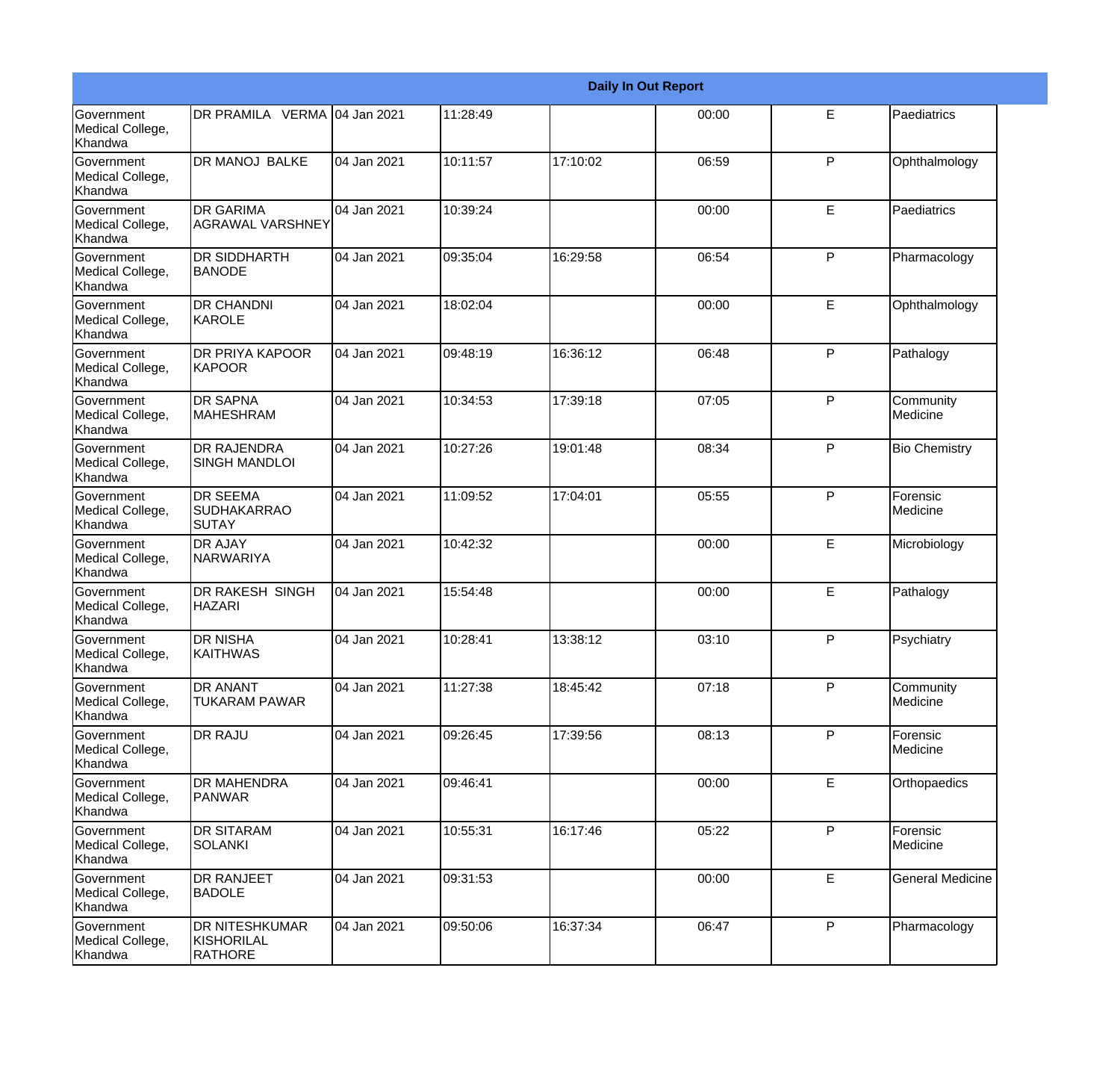| Clinical<br>Professor<br>Assistant Professor Clinical<br>Associate Professor Clinical |
|---------------------------------------------------------------------------------------|
|                                                                                       |
|                                                                                       |
|                                                                                       |
|                                                                                       |
| Associate Professor Para Clinical                                                     |
|                                                                                       |
| Assistant Professor Clinical                                                          |
| Demonstrator/Tutor Para Clinical                                                      |
|                                                                                       |
| Associate Professor Para Clinical                                                     |
| Demonstrator/Tutor Non Clinical                                                       |
|                                                                                       |
| Para Clinical<br>Professor                                                            |
| Demonstrator/Tutor Para Clinical                                                      |
|                                                                                       |
| Para Clinical<br>Professor                                                            |
| Assistant Professor Clinical                                                          |
|                                                                                       |
| Para Clinical<br>Professor                                                            |
| Demonstrator/Tutor Para Clinical                                                      |
|                                                                                       |
| Assistant Professor Clinical                                                          |
| Demonstrator/Tutor Para Clinical                                                      |
|                                                                                       |
| Assistant Professor Clinical                                                          |
| Demonstrator/Tutor Para Clinical                                                      |
|                                                                                       |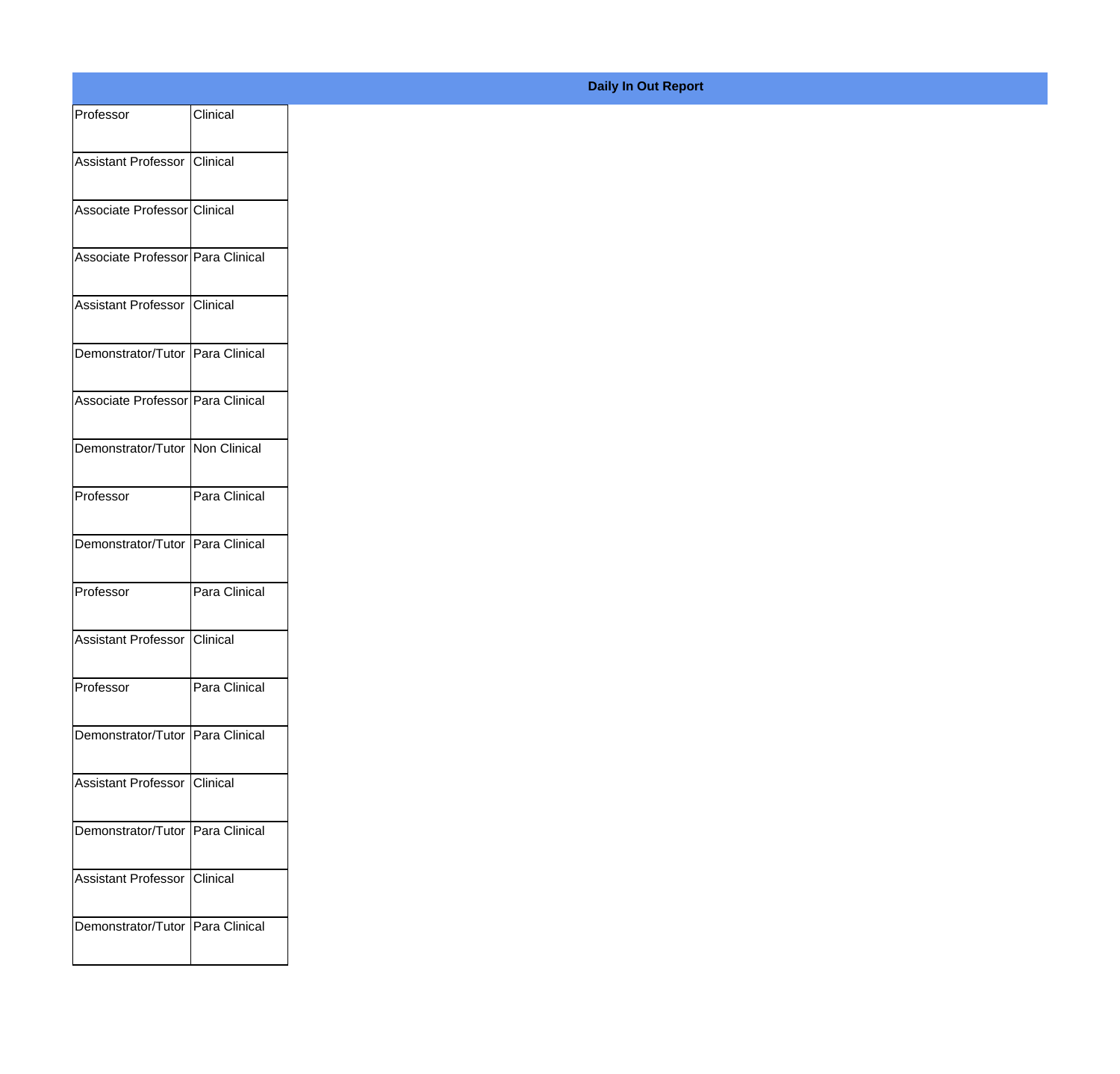|                                                  |                                                   |             |          |          | <b>Daily In Out Report</b> |              |                             |
|--------------------------------------------------|---------------------------------------------------|-------------|----------|----------|----------------------------|--------------|-----------------------------|
| <b>Government</b><br>Medical College,<br>Khandwa | <b>DR PRIYESH</b><br><b>MARSKOLE</b>              | 04 Jan 2021 | 10:03:13 | 17:47:32 | 07:44                      | P            | Community<br>Medicine       |
| Government<br>Medical College,<br>Khandwa        | <b>DR SANGEETA</b><br><b>CHINCHOLE</b>            | 04 Jan 2021 | 10:05:57 |          | 00:00                      | E            | Physiology                  |
| <b>Government</b><br>Medical College,<br>Khandwa | DR NEERAJ KUMAR                                   | 04 Jan 2021 | 09:24:49 | 17:54:17 | 08:30                      | P            | Dentisry                    |
| <b>Government</b><br>Medical College,<br>Khandwa | DR VIJAY NAYAK                                    | 04 Jan 2021 | 10:15:12 | 16:19:39 | 06:04                      | $\mathsf{P}$ | Anatomy                     |
| Government<br>Medical College,<br>Khandwa        | DR SUNIL BAJOLIYA                                 | 04 Jan 2021 | 10:34:48 |          | 00:00                      | E            | OTO-Rhiono-<br>Laryngology  |
| Government<br>Medical College,<br>Khandwa        | DR NISHA MANDLOI<br>PANWAR                        | 04 Jan 2021 | 09:47:40 | 16:53:10 | 07:06                      | P            | Obstetrics &<br>Gynaecology |
| <b>Government</b><br>Medical College,<br>Khandwa | DR NANDINI DIXIT                                  | 04 Jan 2021 | 10:19:51 |          | 00:00                      | E            | Paediatrics                 |
| Government<br>Medical College,<br>Khandwa        | <b>DR SATISH</b><br><b>CHANDEL</b>                | 04 Jan 2021 | 16:34:43 |          | 00:00                      | E            | Pharmacology                |
| <b>Government</b><br>Medical College,<br>Khandwa | <b>DR MUKTESHWARI</b><br><b>GUPTA</b>             | 04 Jan 2021 | 11:37:33 | 11:44:02 | 00:07                      | $\mathsf{P}$ | Pharmacology                |
| Government<br>Medical College,<br>Khandwa        | <b>DR MUKTESHWARI</b><br><b>GUPTA</b>             | 04 Jan 2021 | 18:08:48 |          | 00:07                      | P            | Pharmacology                |
| Government<br>Medical College,<br>Khandwa        | <b>DR PURTI AGARWAL</b><br>SAINI                  | 04 Jan 2021 | 10:49:48 | 15:51:21 | 05:02                      | P            | Pathalogy                   |
| Government<br>Medical College,<br>Khandwa        | DR YASHPAL RAY                                    | 04 Jan 2021 | 09:34:42 |          | 00:00                      | E            | Anatomy                     |
| Government<br>Medical College,<br>Khandwa        | <b>DR DEEPIKA</b><br><b>PANWAR</b>                | 04 Jan 2021 | 10:14:24 | 16:52:30 | 06:38                      | $\mathsf{P}$ | <b>Bio Chemistry</b>        |
| Government<br>Medical College,<br>Khandwa        | <b>DR VISHAL</b><br><b>KUMAR</b><br><b>THAKRE</b> | 04 Jan 2021 | 13:02:36 | 16:54:08 | 03:52                      | P            | Physiology                  |
| Government<br>Medical College,<br>Khandwa        | <b>DR SHAILENDRA</b><br><b>SINGH CHOUHAN</b>      | 04 Jan 2021 | 09:38:25 |          | 00:00                      | E            | Orthopaedics                |
| Government<br>Medical College,<br>Khandwa        | <b>MOHIT GARG</b>                                 | 04 Jan 2021 | 15:03:32 |          | 00:00                      | E            | <b>General Medicine</b>     |
| Government<br>Medical College,<br>Khandwa        | RENU WAGHMARE                                     | 04 Jan 2021 | 11:17:28 | 17:40:49 | 06:23                      | P            | Community<br>Medicine       |